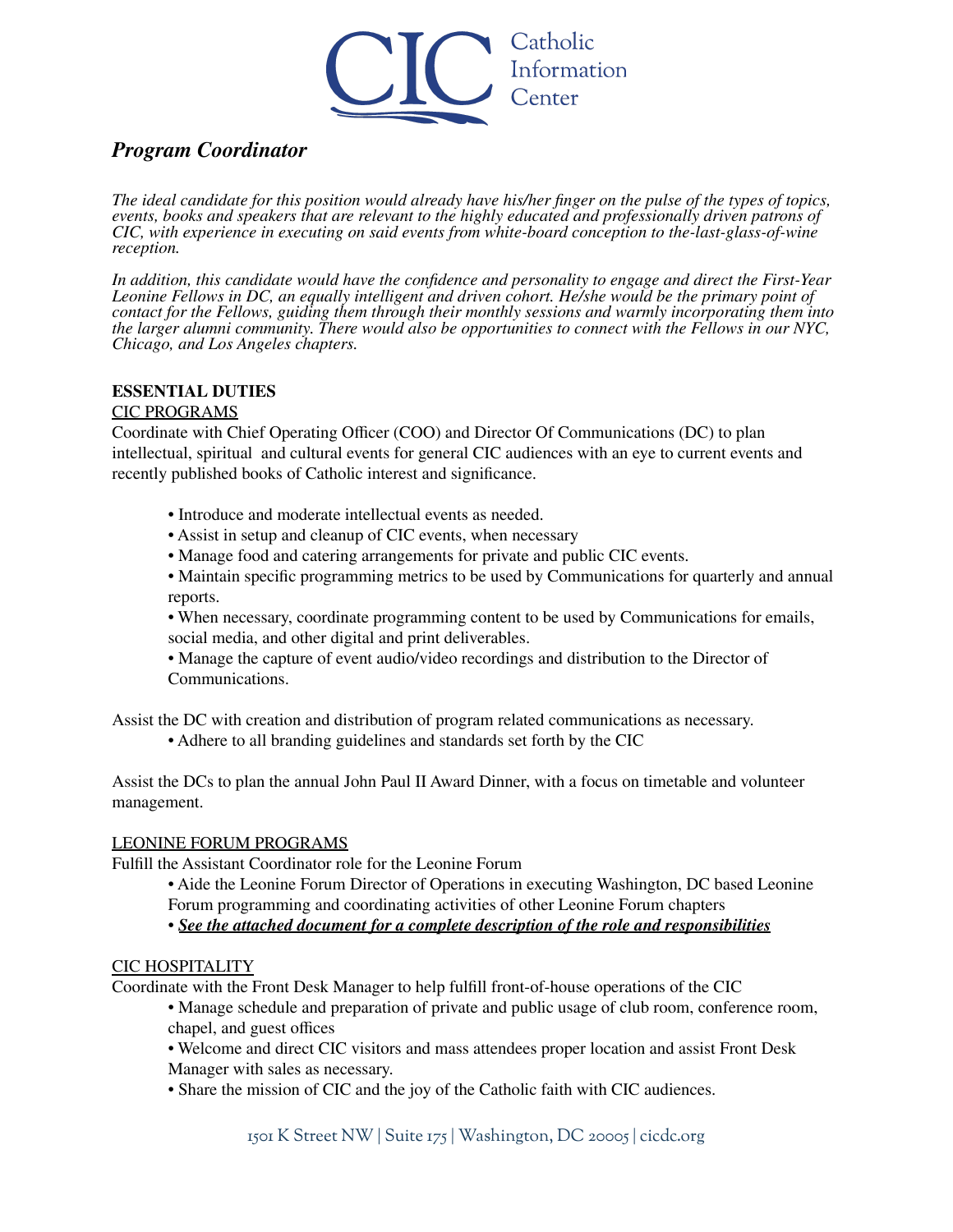## **REPORTING STRUCTURE**

The position reports directly to the COO of CIC and Director of Operations of Leonine Forum for the respective CIC and Leonine tasks

## **QUALIFICATIONS**

- Thorough understanding of Catholic Social Teaching and relevant cultural events.
- Experience with all elements of event planning
- Interest in all aspects of the mission of the CIC and a dedication to promoting the CIC's programming goals.
- Excellent interpersonal skills, and excellent writing and researching skills
- Bachelor's Degree (Required); Advanced degree preferred.
- Must be able to manage occasional weekend and frequent evening events.
- Ability to establish priorities, work independently, and proceed with objectives with minimal supervision.
- Ability to work with last minute revisions at deadline.

## **CATHOLIC IDENTITY AND INTEGRITY**

Employees acknowledge the religious nature and mission of the CIC. In accordance with their role as Church personnel and in witness to the Gospel of Jesus Christ, our employees must conduct themselves with integrity and act in a manner consistent with the official teachings, doctrines, laws and policies of the Roman Catholic Church. In addition to all other legal grounds for discipline, up to and including termination, employees may be disciplined or dismissed for conduct constituting serious public immorality, public scandal, or public repudiation of the teachings, doctrines, or laws of the Roman Catholic Church.

#### **TO APPLY**

Please send a cover letter, resume to Mitch Boersma at [mitch.boersma@cicdc.org](mailto:mitch.boersma@cicdc.org)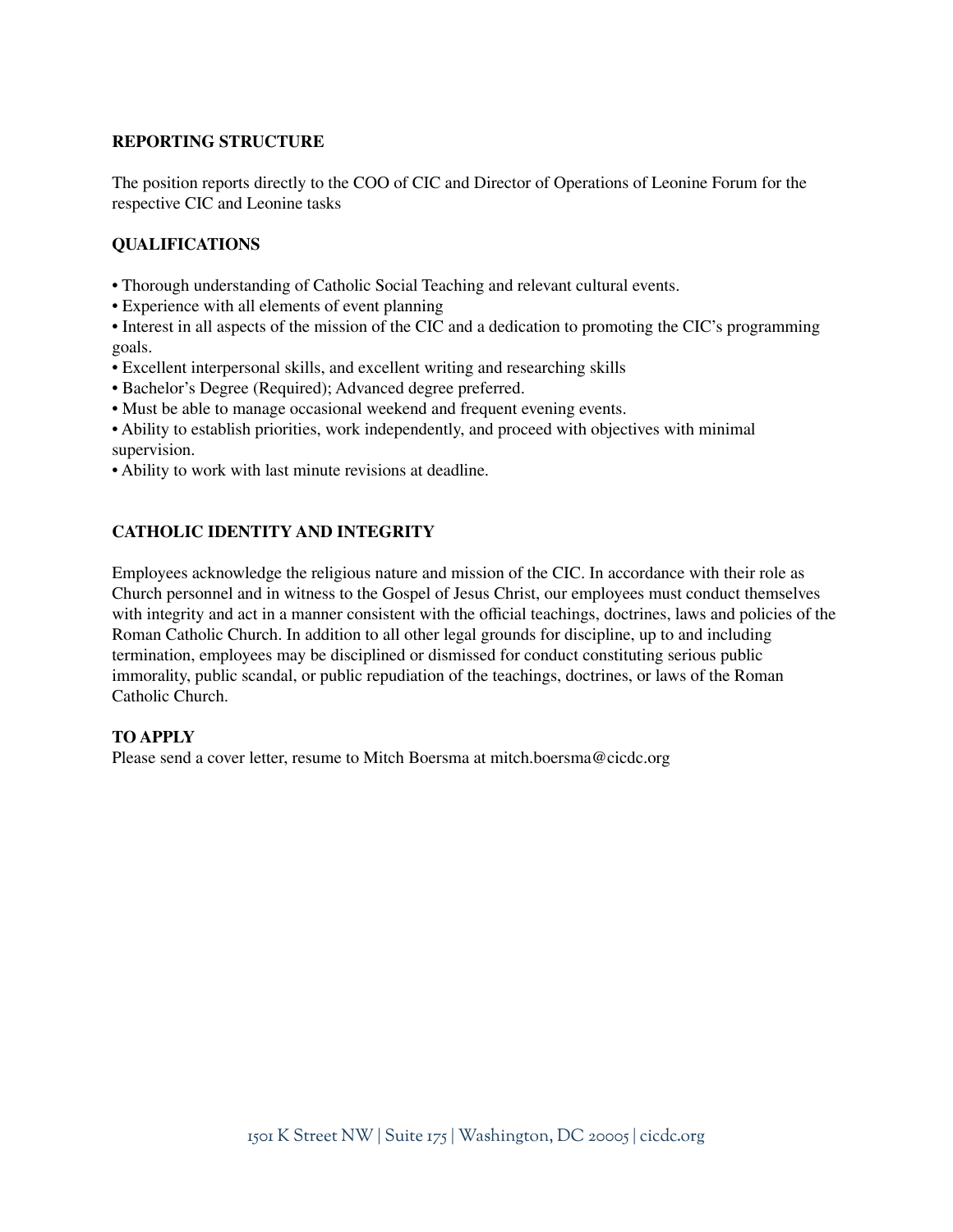

## **Leonine Forum Job Description: Assistant Coordinator**

## *Leonine Mission*

*The Leonine Forum is a 501(c)3 non-profit organization based in the heart of Washington with the mission to cultivate the emerging generation of virtuous leaders and empower them to form fully-integrated lives of faith--in order to apply the Social Teachings of the Church within their professional and civic lives.*

*Through careful study and conversation guided by the foremost Catholic thought-leaders in the country, and active civic and community engagement, Leonine Fellows acquire the spiritual and professional tools necessary to integrate the truths of the faith into their personal, professional and civic lives.*

## *Leonine History*

*The Leonine Forum was co-founded in 2013 by Fr. Arne Panula and Mitch Boersma in Washington, DC. This program emerged from the Catholic Information Center (CIC) as a means to bring young professionals with a heart for Catholic Social Teaching together in fellowship, intellectual life, spiritual formation, and service. Since then, the Leonine Forum has grown to a community of over 650 Leonine Fellows in Washington, DC, New York City (2017), Los Angeles (2019), and Chicago (2020).*

## **About the Job:**

The Leonine Forum (LF) is seeking an Assistant Coordinator to continue building a thriving community of Leonine Fellows in Washington, DC and to assist the Director of Operations (DO) with the management of overall operations of the Leonine Forum First-Year Fellowship across its four cities: DC, New York, Los Angeles, and Chicago. The Assistant Coordinator will serve as the primary point person for the First-Year Leonine Fellows in its DC headquarters, provide on-site event support for DC Alumni Leonine events, and support the growth and development of the Leonine Forum in New York City, Los Angeles, and Chicago.